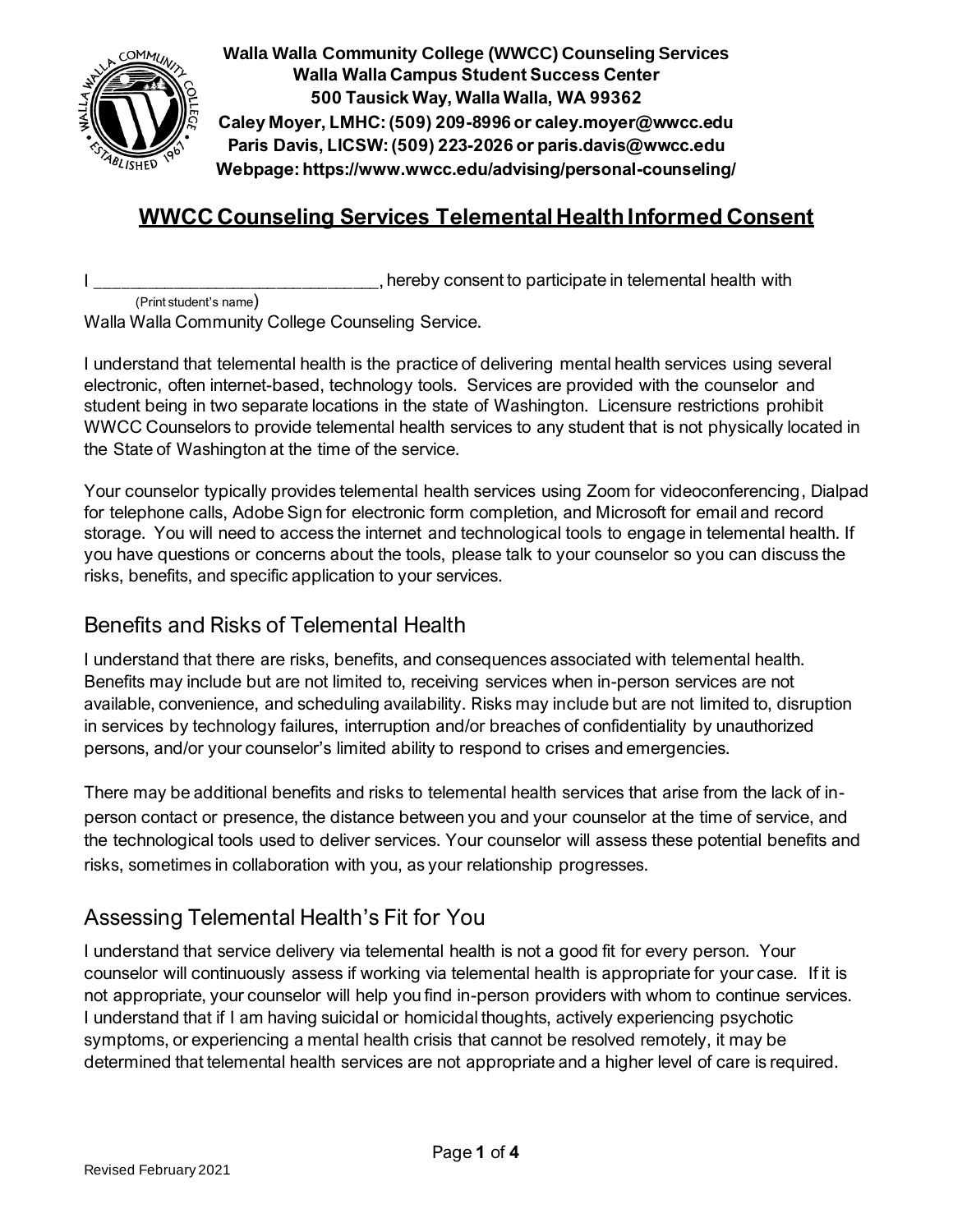I understand I have the right to stop receiving services by telemental health at any time without effecting my right to services to which I would otherwise be entitled to.

# Your Telemental Health Environment

You will be responsible for creating a safe and confidential space during sessions. You should use a space that is free of other people. It should also be difficult or impossible for people outside the space to see or hear your interactions with your provider during the session. If you are unsure of how to do this, please ask your provider for assistance.

### Your Security and Privacy

I understand that the privacy laws that protect the confidentiality of my protected health information (PHI) also apply to telemental health unless an exception to confidentiality applies (i.e. mandatory reporting of child, elder, or vulnerable adult abuse; dangerto self or others; I bring a complaint or lawsuit against my provider; my provider receives a court order; I give written consent).

Except where otherwise noted, your counselor employs software and hardware tools that adhere to security best practices and applicable legal standards for the purposes of protecting your privacy and ensuring that records of your health care services are not lost or damaged.

As with all things in telemental health, however, you also have a role to play in maintaining your security. Please use reasonable security protocols to protect the privacy of your own health care information. For example: when communicating with your provider, use devices and service accounts that are protected by unique passwords that only you know. Also, use the secure tools that your provider has supplied for communications.

# Our Communication Plan

At our first session, we will develop a plan for backup communications in case of technology failures and a plan for responding to emergencies and mental health crises. In addition to those plans, your provider has the following policies regarding communications:

- The best way to contact your counselor between sessions is calling them on their remote work phone number (Dialpad) and leaving a voice message if they are not available to answer. **Caley Moyer: (509) 209-8996 or Paris Davis: (509) 223-2026.**
- Your counselor will respond to your messages within 24 business hours. Please note that your counselor may not respond at all on weekends, holidays, or vacations. Your counselor may also respond sooner than stated in this policy. That does not mean they will always respond that quickly.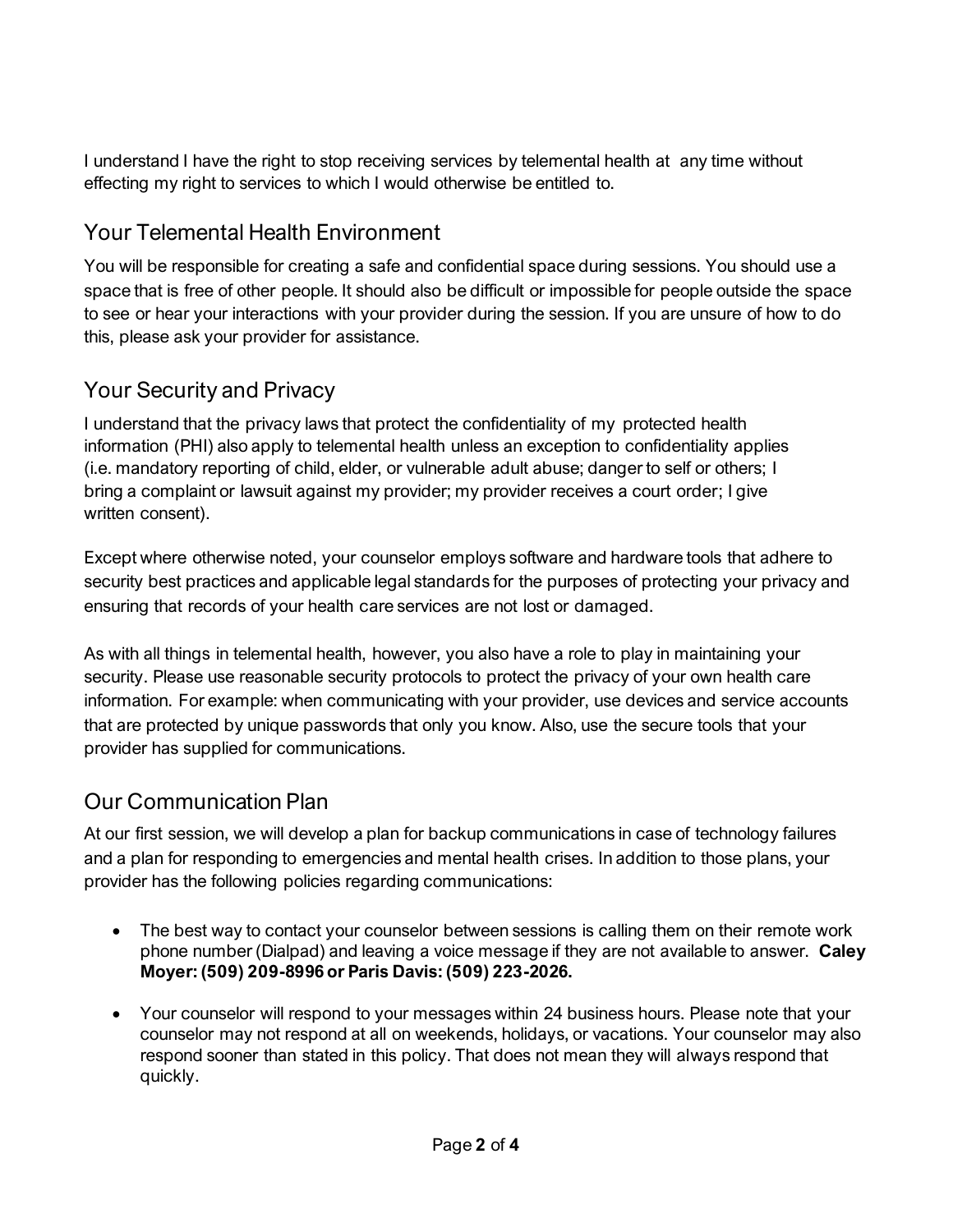Our work is done primarily during our appointed sessions, which will generally occur during Monday-Friday 8:30am-4:30pm. Caley Moyer does have some evening appointment availability upon request. Contact between sessions should be limited to:

- Confirming or changing appointment times
- Connecting to resources

Please note that all textual messages you exchange with your provider, e.g., emails and text messages, will become a part of your health record. Your health record is kept separately from your student record.

# Our Safety and Emergency Plan

As a recipient of telemental health-based services, you will need to participate in ensuring your safety during mental health crises, medical emergencies, and sessions that you have with your counselor. You will be required to disclose your physical address at the beginning of each session and have a designated emergency contact. You will need to provide permission for your counselor to communicate with this person about your care during crises and emergencies.

Your provider will also develop with you a plan for what to do during mental health crises and emergencies, and a plan for how to keep your space safe during sessions. It is important that you engage with your provider in the creation of these plans and that you follow them when you need to.

# Recordings

Please do not record video or audio sessions without your counselor's consent. Making recordings can quickly and easily compromise your privacy and should be done so with great care. Your counselor will not record video or audio sessions.